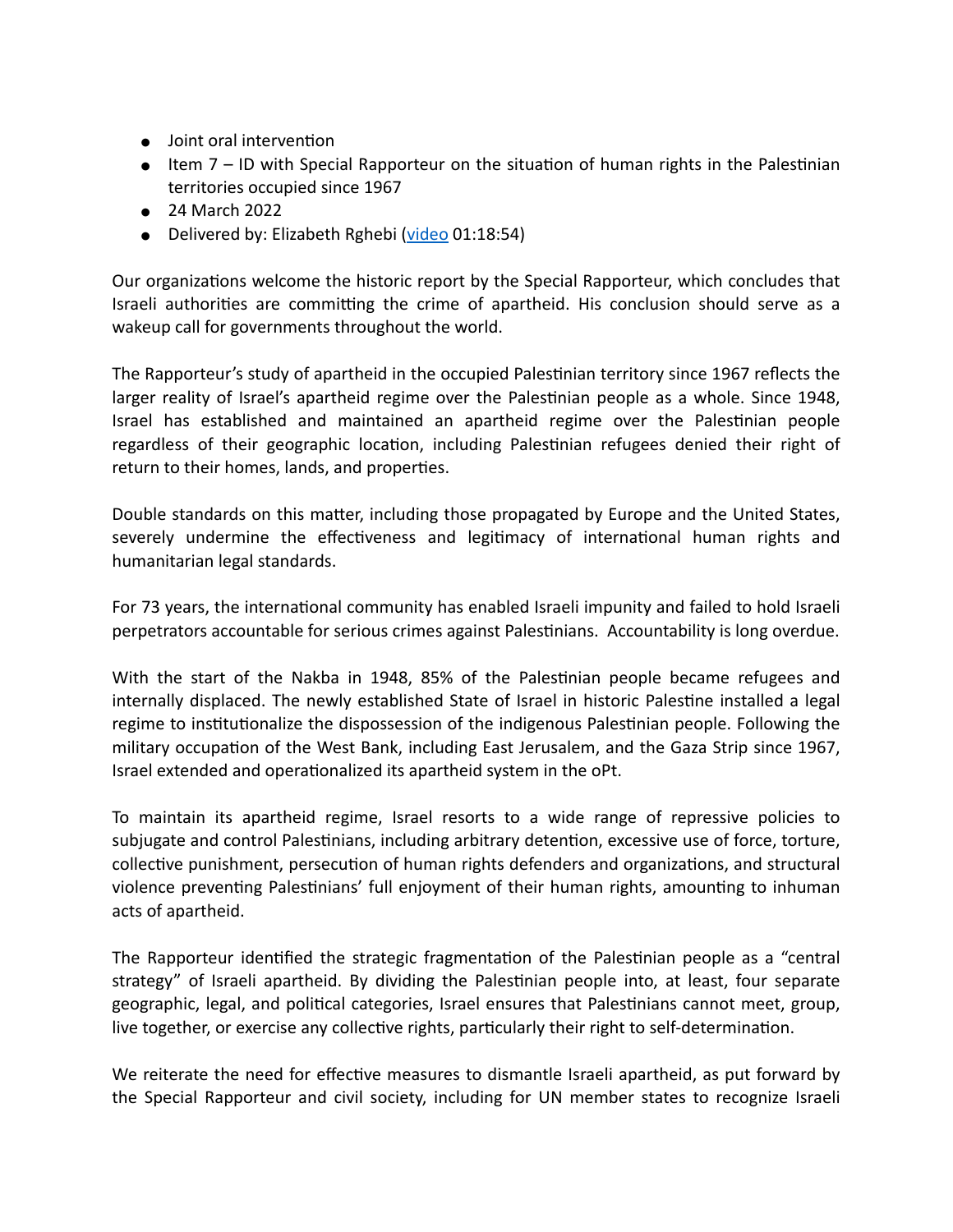apartheid against the Palestinian people, the reconstitution of the UN Special Committee against Apartheid, the ratification and/or implementation of the Convention against Apartheid and accountability at the International Criminal Court and in the courts of third states.

It is time to act to adopt effective measures, including sanctions, to end Israeli apartheid.

## **Signatories**

- 1. 11.11.11
- 2. Addameer Prisoner Support and Human Rights Association
- 3. Al Mezan Centre for Human Rights
- 4. Alfoukhary association for rural development
- 5. Al-Haq, Law in the Service of Man
- 6. Artists for Palestine UK
- 7. Asociación Paz con Dignidad
- 8. Association Belgo-Palestinienne WB
- 9. Association des Universitaires pour le Respect du Droit International en Palestine (AURDIP)
- 10. Association France Palestine Solidarité (AFPS)
- 11. Association tunisienne des femmes démocrates
- 12. Australia Palestine Advocacy Network
- 13. Australians for Palestine
- 14. Baytna
- 15. Belgian Campaign for Academic and Cultural Boycott of Israel (BACBI)
- 16. Boycott, Divestment & Sanctions Australia (BDS Australia)
- 17. Cairo Institute for Human Rights Studies (CIHRS)
- 18. Canada Palestine Association
- 19. Canadians for Justice and Peace in the Middle East (CJPME)
- 20. Chicago Faith Coalition on Middle East Policy
- 21. CNCD-11.11.11
- 22. Coalition for Justice and Peace in Palestine (Sydney)
- 23. Comité pour une Paix juste au Proche-Orient, Luxembourg
- 24. Defence for Children International
- 25. Defender Center for Human Rights
- 26. Democracy for the Arab World Now (DAWN)
- 27. docP BDS Netherlands
- 28. ECCP European Coordination of Committees and Associations for Palestine
- 29. Episcopal Peace Fellowship
- 30. Episcopal Peace Fellowship Palestine Israel Network
- 31. European Trade Union Network for Justice in Palestine
- 32. Fagforbundet
- 33. Fares Al-Arab for Development and Charity Works
- 34. FILEF Italian Federation of Migrant Workers and their Families Australia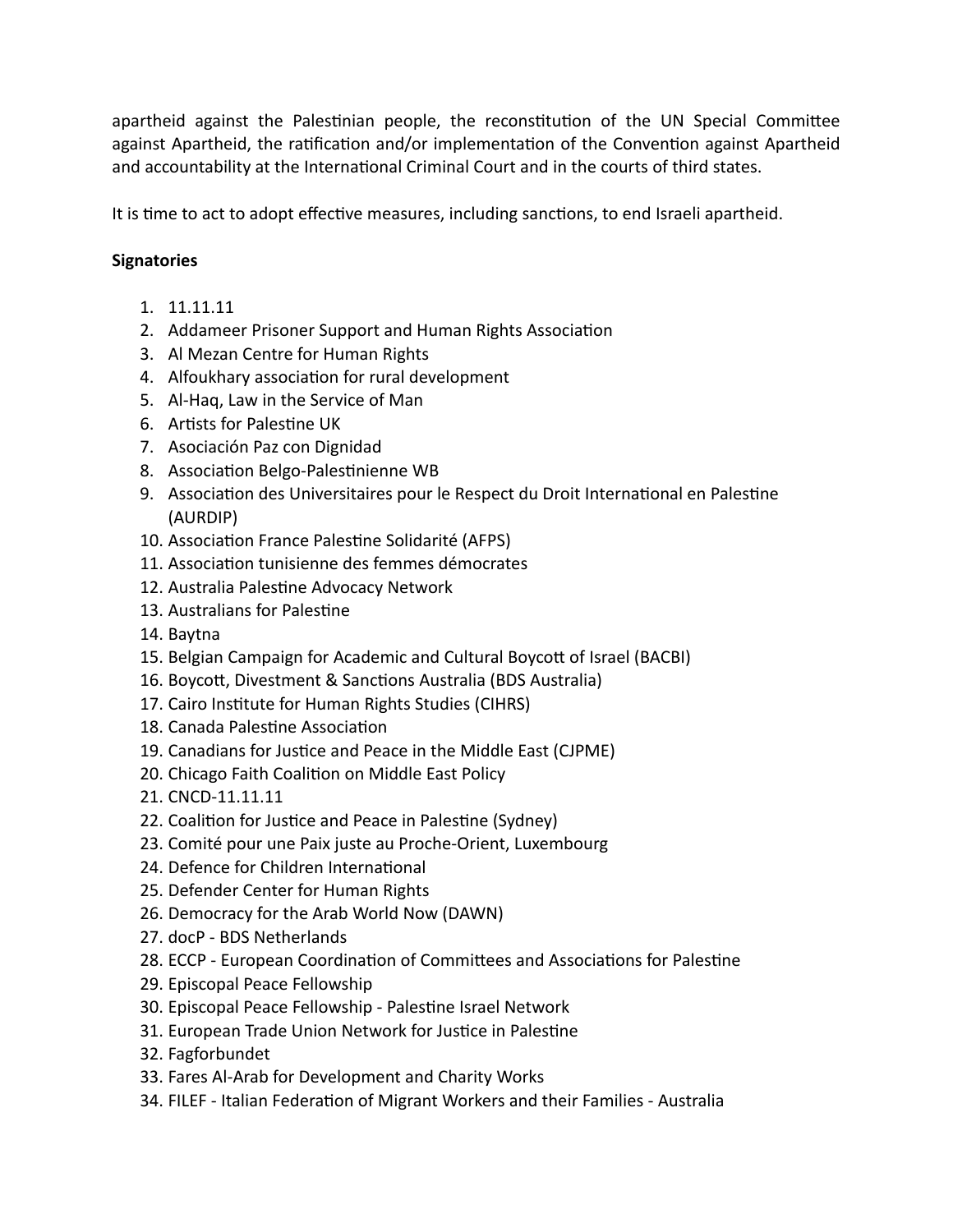- 35. France Palestine Mental Health Network
- 36. Friends of Hebron Sydney
- 37. Friends of Sabeel North America
- 38. Global Centre for the Responsibility to Protect
- 39. Housing and Land Rights Network Habitat International Coalition
- 40. Human Rights and democratic participation Center "SHAMS"
- 41. ICAHD UK (Israeli Committee Against House Demolitions)
- 42. International Commission to Support Palestinians' Rights (ICSPR)
- 43. International Federation for Human Rights (FIDH)
- 44. International Human Rights Network
- 45. International Service for Human Rights (ISHR)
- 46. International Women's Rights Action Watch Asia Pacific (IWRAW AP)
- 47. Ireland-Palestine Solidarity Campaign
- 48. Irish Congress of Trade Unions
- 49. Just Peace Advocates/Mouvement Pour Une Paix Juste
- 50. Justice for Palestinians, Calgary
- 51. Justitia Center for legal protection or Human Rights in Algeria
- 52. Kairos Sabeel Netherlands
- 53. Kenya Human Rights Commission
- 54. MADRE
- 55. Makan
- 56. Mwatana for Human Rights
- 57. Niagara Movement for Justice in Palestine-Israel (NMJPI)
- 58. North Bronx Racial Justice
- 59. Oakville Palestinian Rights Association
- 60. Odhikar
- 61. PAJU (Palestinian and Jewish Unity)
- 62. Palestine Solidarity Campaign Cape Town
- 63. Palestinian Assembly for Liberation
- 64. Palestinian Centre for Human Rights
- 65. Palestinian Christian Alliance for Peace (PCAP)
- 66. Palestinian grassroots Anti-Apartheid Wall Campaign (Stop the Wall)
- 67. Palestinian Land Defense Coalition
- 68. Sadaka-the Ireland Palestine Alliance
- 69. Samidoun Palestinian Prisoner Solidarity Network
- 70. Scottish Friends of Palestine
- 71. Scottish Palestinian Forum
- 72. Sheffield Labour Friends of Palestine
- 73. Sheffield Palestine Solidarity Campaign
- 74. South African BDS Coalition
- 75. Syrian Center for Media and Freedom of Expression (SCM)
- 76. The Association of Norwegian NGOs for Palestine